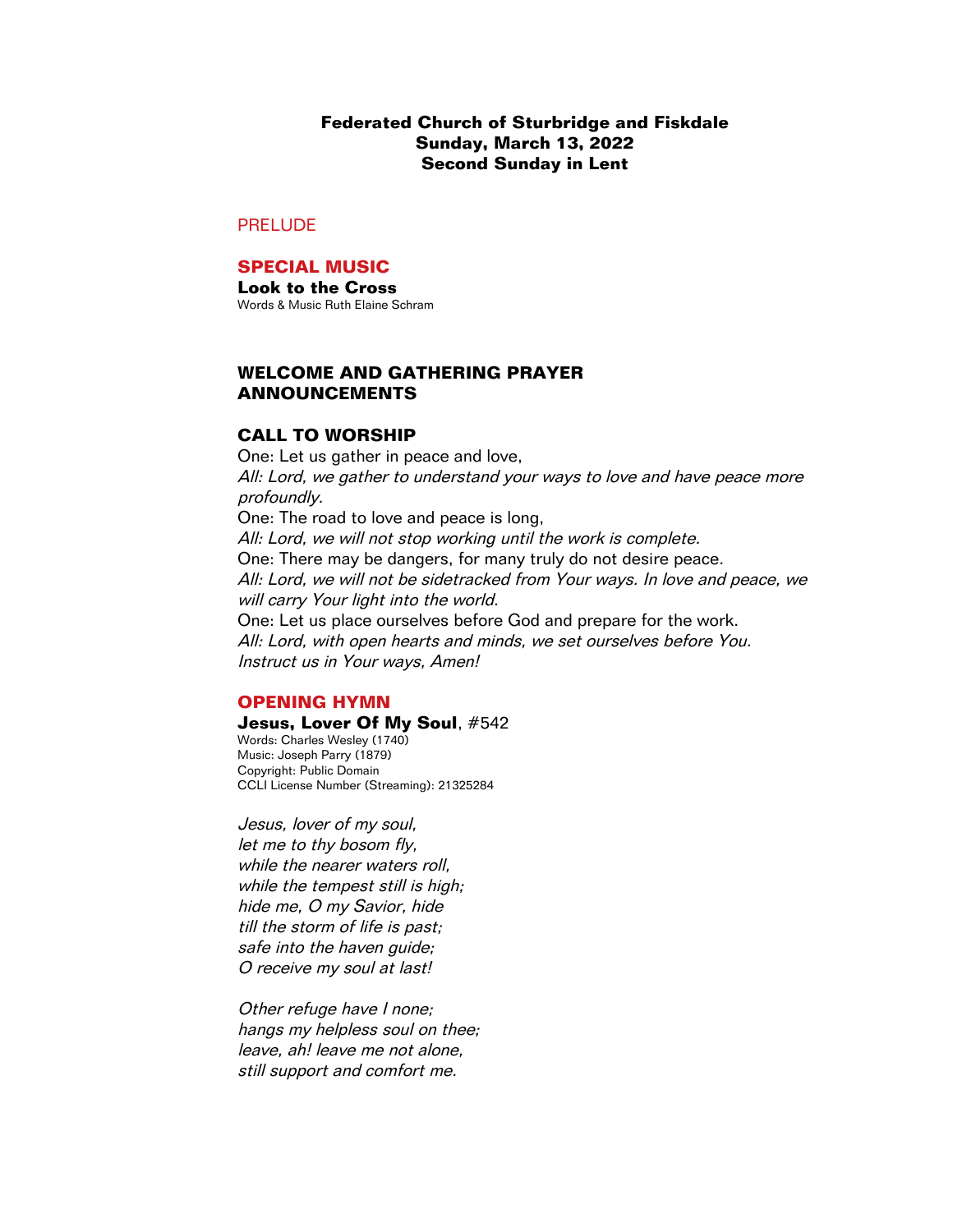All my trust on thee is stayed, all my help from thee I bring; cover my defenseless head with the shadow of thy wing.

Plenteous grace with thee is found, grace to cover all my sin; let the healing streams abound; make and keep me pure within. Thou of life the fountain art, freely let me take of thee; spring thou up within my heart, rise to all eternity.

# **UNISON PRAYER**

Holy and Merciful God, all of creation, and the world, and your people are hungering for your peace. Lord, we seek to enter into lives that offer love and peace to those in need of care. Holy One, help me spread your light into this world as I am able. Lord, let Your peace begin with me, lead me into a peaceful place where love is felt and hope reigns. Lord, Jesus, in hope and belief, that I can be better, that I can let the old ways die, opening new pathways for Your Spirit to work. I place myself before You seeking to activate the gifts You have placed within me.

#### **Our Lord's Prayer**

Our Father, who art in heaven, hallowed be thy name. Thy kingdom come. Thy will be done, on earth as it is in Heaven. Give us this day our daily bread, and forgive us our trespasses as we forgive those who trespass against us. And lead us not into temptation, but deliver us from evil; For thine is the Kingdom and the Power and the Glory, forever, Amen.

#### **GLORI PATRI**

#### **Glory Be to the Father**

WORDS: Lesser Doxology (3rd-4th centuries) MUSIC: Henry W. Greatorex, 1851 Copyright: Public Domain CCLI License Number (Streaming): 21325284

Glory be to the Father, and to the Son, and to the Holy Ghost; as it was in the beginning, is now, and ever shall be, world without end. Amen, Amen.

### **CHILDREN'S MESSAGE** Harry Pearson

### **CHILDREN'S HYMN**

#### **This Little Light of Mine**

Words & Music: Harry Dixon Loes Copyright: Public Domain CCLI License Number (Streaming): 21325284

This little light of mine, I'm gonna let it shine. **(X3)** let it shine, let it shine, oh let it shine.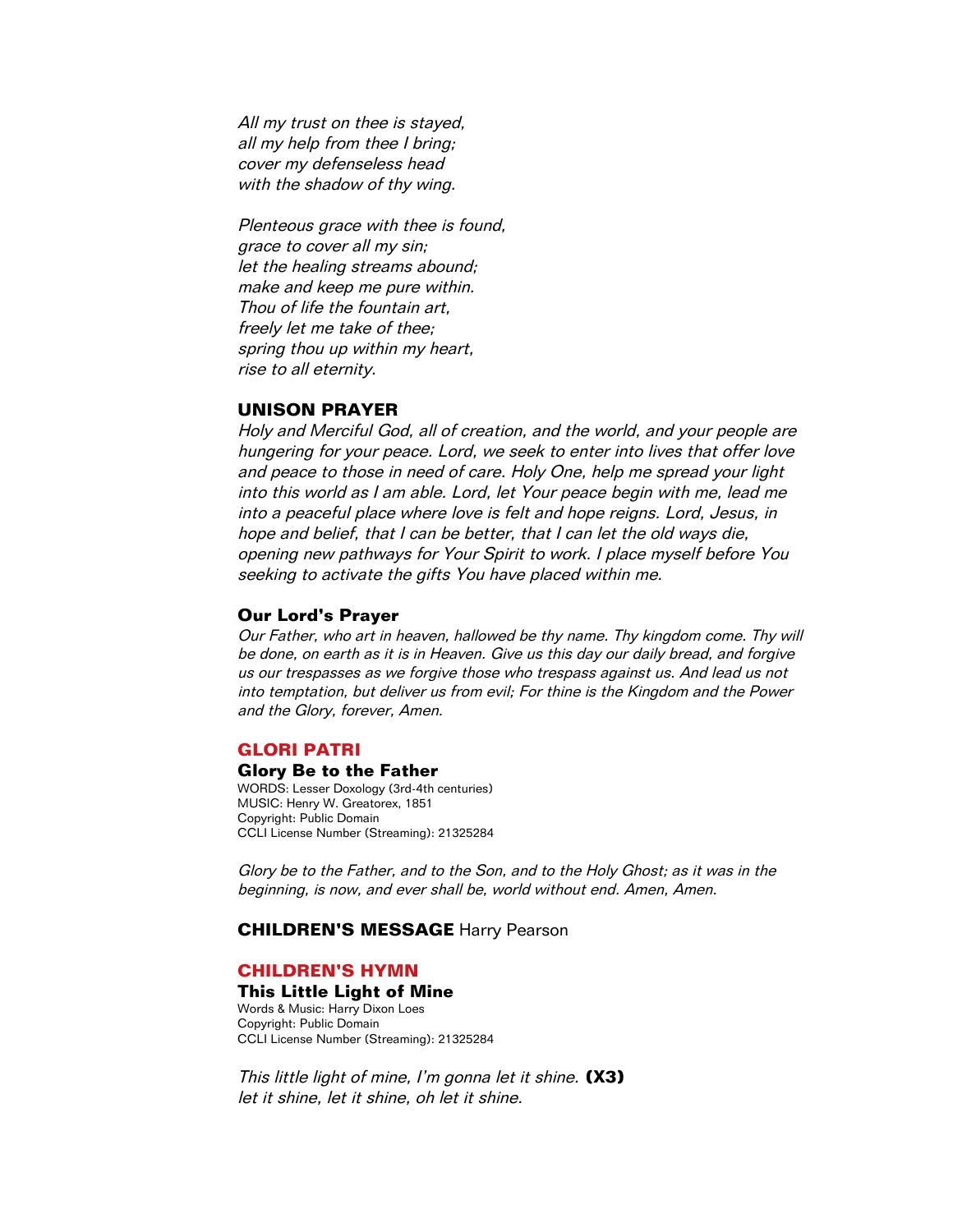## **SCRIPTURE READING**

Epistle Lesson: Philippians 3:17–4:1 Gospel Lesson: Luke 13:31–35

**SERMON** When the Work is Done!, Pastor Dave

### **HYMN**

#### **Let There Be Peace on Earth**, #677

Words & Music: Jill Jackson, Sy Miller; harm.: Charles H. Webb (1987) Copyright: 1955. Renewed 1983 Jan - Lee Music CCLI License Number (Streaming): 21325284

Let there be peace on earth, And let it begin with me; Let there be peace on earth, that peace that was meant to be. With God our creator, children all are we. Let us walk with each other in perfect harmony.

Let peace begin with me; let this be the moment now. With every step I take, let this be my solemn vow: To take each moment and live each moment in peace eternally. Let there be peace on earth, and let it begin with me.

### **MORNING OFFERING**

WE OFFER OURSELVES TO GOD We joyfully offer ourselves in God's work using our time, talent, and treasure.

### **DOXOLOGY**

#### **Praise God from Whom All Blessings Flow**

WORDS: Thomas Ken, 1674 MUSIC: Louis Bourgeois, 1551 Copyright: Public Domain CCLI License Number (Streaming): 21325284

Praise God, from whom all blessings flow Praise Him, all creatures here below Praise Him above, ye heavenly host Praise Father, Son, and Holy Ghost. Amen.

# **PRAYER OF DEDICATION** (UNISON)

Lord, we are aware that our lives are blessed beyond our ability to repay. Thus we bring our offering as a note of thanksgiving for Your Goodness. Amen!

## **WE PAUSE TO REFLECT AND PRAY**

Prayers of the People: You are invited to offer prayers of concerns or joys. Sharing our joys and concerns

Pastor: God is with you All: And also, with you Pastor: Let us pray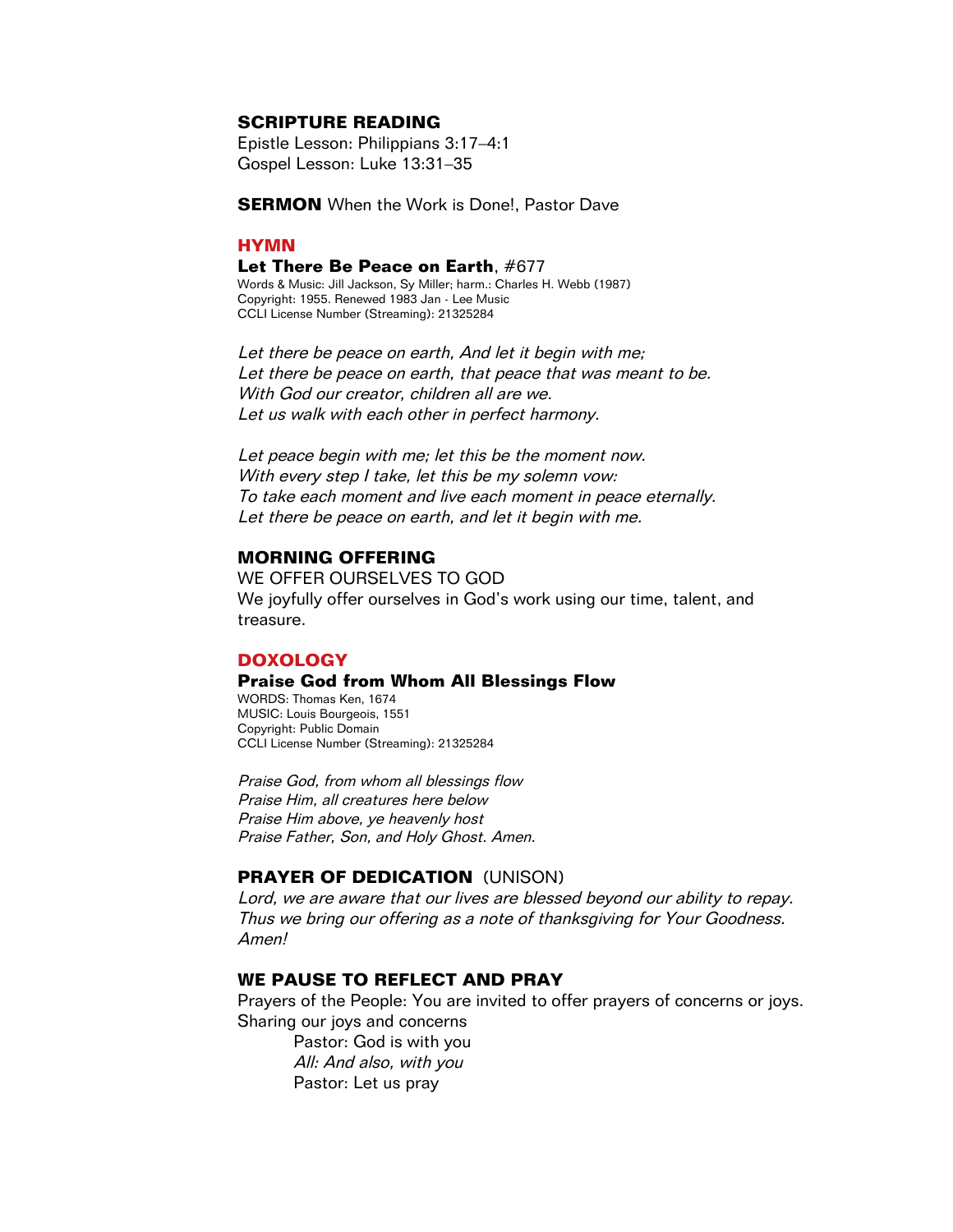# **PASTORAL PRAYER**

### **SUNG RESPONSE**

### **Hear Our Prayer, O Lord**

WORDS: Psalm 143:1 MUSIC: George Whelpton, 1897 Copyright: Public Domain CCLI License Number (Streaming): 21325284

Hear our Prayer, O Lord. Hear our prayer O Lord. Incline thine ear to us, And grant us thy peace. Amen.

### **CLOSING HYMN**

### **Steal Away To Jesus**, #644

Words & Music: African-American spiritual Copyright: Public Domain CCLI License Number (Streaming): 21325284

Steal away, steal away, steal away to Jesus! Steal away, steal away home, I ain't got long to stay here.

My Lord, he calls me, he calls me by the thunder; the trumpet sounds within my soul. I ain't got long to stay here.

Steal away, steal away, steal away to Jesus! Steal away, steal away home, I ain't got long to stay here.

Green trees are bending, poor sinners stand a trembling; the trumpet sounds within my soul, I ain't got long to stay here.

Steal away, steal away, steal away to Jesus! Steal away, steal away home, I ain't got long to stay here.

My Lord he calls me, he calls me by the lightning; the trumpet sounds within my soul, I ain't got long to stay here.

Steal away, steal away, steal away to Jesus! Steal away, steal away home, I ain't got long to stay here.

### **BENEDICTION**